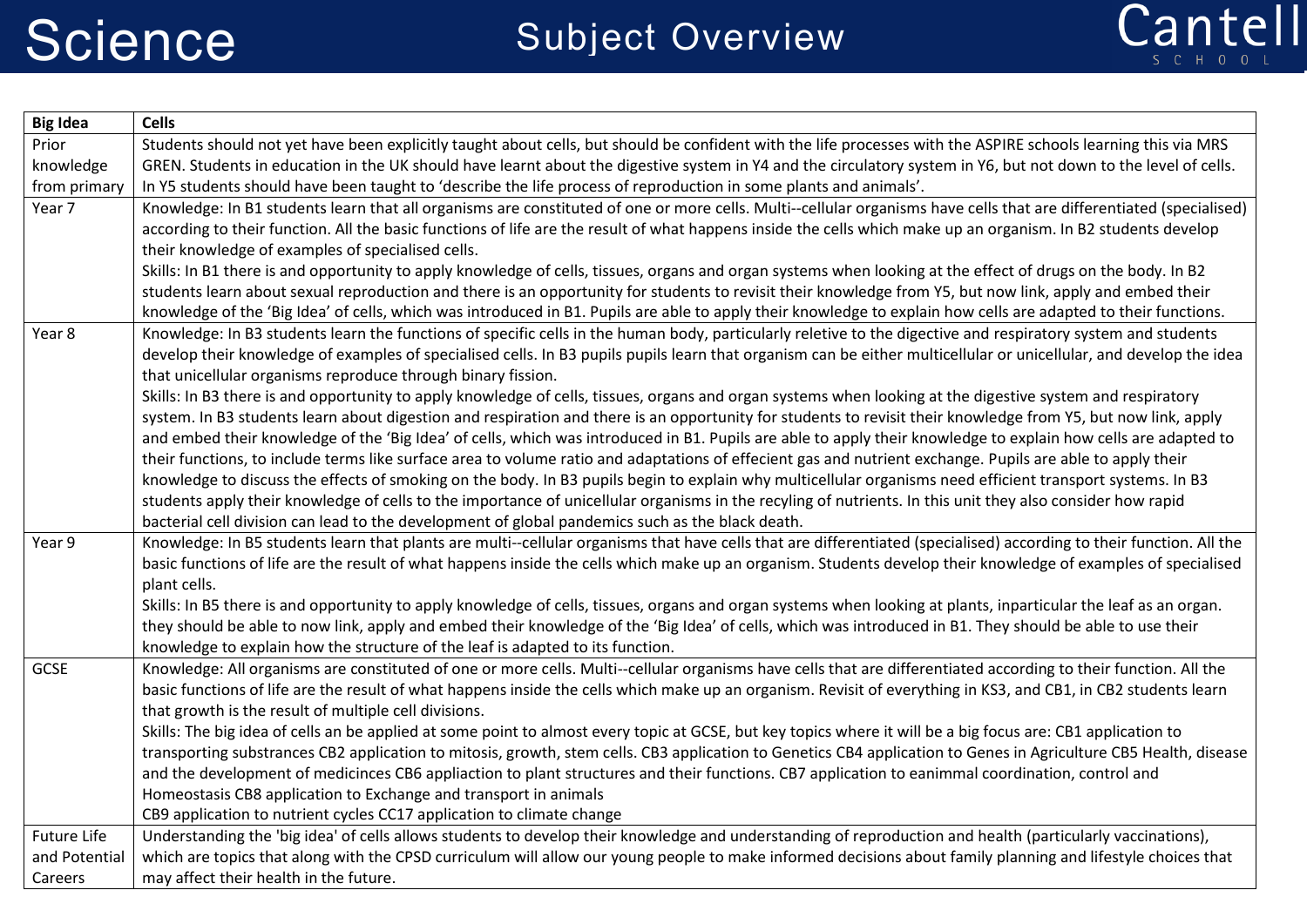

| <b>Big Idea</b> | <b>Particles</b>                                                                                                                                                     |
|-----------------|----------------------------------------------------------------------------------------------------------------------------------------------------------------------|
| Prior           | Pupils should not yet have been taught about particles, but should have been taught to: *compare and group materials together, according to whether they             |
| knowledge       | are solids, liquids or gases *observe that some materials change state when they are heated or cooled, and measure or research the temperature at which this         |
| from primary    | happens in degrees Celsius (°C) *identify the part played by evaporation and condensation in the water cycle and associate the rate of evaporation with              |
|                 | temperature. Some primary schools are teaching about particle theory early and introducing misconceptions. In Y5, students should have been taught to                |
|                 | 'explain that some changes result in the formation of new materials, and that this kind of change is not usually reversible, including changes associated with       |
|                 | burning and the action of acid on bicarbonate of soda',                                                                                                              |
| Year 7          | Knowledge: In C1 sudents learn that atoms are the building blocks of all materials, living and non-living. The behaviour of the atoms explains the properties of     |
|                 | different materials. In C2 students learn that chemical reactions involve rearrangement of atoms in substances to form new substances. Some students may             |
|                 | still use the generic term 'particles' at this stage and be able to switch it for more specific terms in the future. Skills: In C2 students can revisit mixtures and |
|                 | separation techniques, which they should have done in Y5, but this time they can link to ideas about particles and begin to explain why different separation         |
|                 | techniques are appropriate in different situations. In C2 the acids and alkalis topic builds on the idea that some changes result in the formation of new            |
|                 | materials in more detail and is the first time we look at chemical reactions in detail with an opportunity to do some linking back to the 'Big Idea' of particles.   |
| Year 8          | Knowledge: In C3 students learn about Daltons ideas of atomic structure, where each atom has a nucleus containing protons and neutrons and electrons that            |
|                 | 'fly' around the nucleus in shells. Skills: In C3 students use their ideas of colliding particles to understand the conservation of mass in a chemical reaction,     |
|                 | leading on to being able to balance chemical equations. In P3 students are introduced to the particle model to explain the properties of solids, liquids and         |
|                 | gases. They learn that reactions can occur when particles collide. They link this to their understanding of collisions, leading onto explaining the effect of        |
|                 | temperature and pressure at different states. They learn how density is related to the number of particles in a given space and how denisty can change with          |
|                 | temperature. Students use their understanding that air and water are made up of particles to explain water and air resistance. Other links: - C4 Oxidation and       |
|                 | other chemical reactions when discussing reactants as particles. Introduction of impurities in alloys and how these particles effect the metals properties.          |
| Year 9          | Skills: In C5 students consider the properties of materials based on the interaction of particles. This is most evident when looking at the formation of ceramics    |
|                 | and polymers.                                                                                                                                                        |
| GCSE            | Knowledge: In CC3 students build on their knowledge of the structure of an atom learning that nucleus contains neutrons with no charge and protons that are          |
|                 | positively charged, and this is surrounded by electrons that are negatively charged. and when considering that opposite electric charges of protons and              |
|                 | electrons attract each other, keeping atoms together and accounting for the formation of some compounds.                                                             |

| <b>Big Idea</b> | <b>Forces</b>                                                                                                                                                           |
|-----------------|-------------------------------------------------------------------------------------------------------------------------------------------------------------------------|
| Prior           | In Y3 students should have been taught to: • compare how things move on different surfaces • notice that some forces need contact between two objects, but              |
| knowledge       | magnetic forces can act at a distance In Y5 students should have been taught to: • explain that unsupported objects fall towards the Earth because of the force         |
| from primary    | of gravity acting between the Earth and the falling object • identify the effects of air resistance, water resistance and friction, that act between moving             |
|                 | surfaces • recognise that some mechanisms, including levers, pulleys and gears, allow a smaller force to have a greater effect Of all the 'Big Ideas', students         |
|                 | have been taught the most about forces before they reach us.                                                                                                            |
| Year 7          | Knowledge: in P2 students learn that some objects have an effect on other objects at a distance. In some cases, such as sound and light, the effect is through          |
|                 | radiation which travels out from the source to the receiver. In other cases action at a distance is explained in terms of the existence of a field of force between     |
|                 | objects, such as a magnetic field or the universal gravitational field. Objects change their velocity of motion only if there is a net force acting on them. Gravity is |
|                 | a universal force of attraction between all objects however large or small, keeping the planets in orbit round the Sun and causing terrestrial objects to fall          |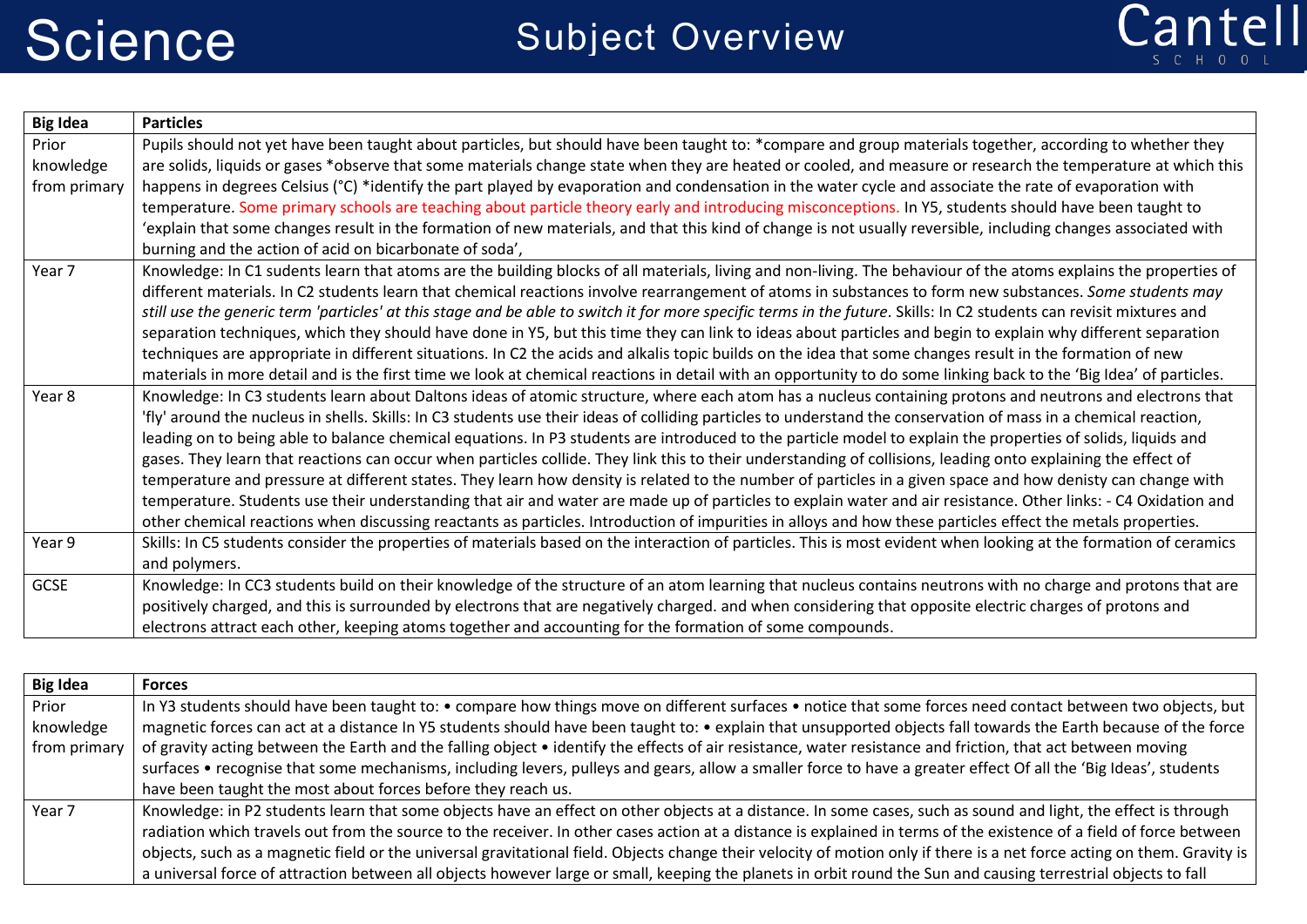

|               | towards the centre of the Earth. Skills: In P2 students link forces to pressure, they can describe the effects of balanced and unbalanced forces. They can          |
|---------------|---------------------------------------------------------------------------------------------------------------------------------------------------------------------|
|               | describe how a force can change the shape of an object (a spring) and use that to measure the size of a force. Students can use the big idea of forces to explain   |
|               | how a sound wave is produced, travels and is detected.                                                                                                              |
| Year 8        | Skills: In P3 students can use the idea of forces to explain the cause of pressure in fluids, why objects float and the cause of drag forces on an object moving    |
|               | through a fluid. The big idea of forces is used in the particle model to explain the difference between solids, liquids and gases and that materials expand or      |
|               | contract according to their temperature. In P4 they link forces to the motion of the planets in the solar system and to the effect of the Earth's magnetic field.   |
|               | They are able to calculate the weight of an object in different strength gravitational fields. During LIfeLab they use forces to measure different aspects of their |
|               | health (weight, grip-strength etc)                                                                                                                                  |
| Year 9        | Knowledge: In P5 students are introduced to Newton's 1st law. They learn that forces can cause rotational movement and learn to calculate turning moments           |
|               | produced by forces. Skills: In P5 students will describe how a lever can multiply a force and identify that ramps and pulleys are simple machines that make thigs   |
|               | easier to move. They will be able to state what is meant by a force field and link that to magnetic and gravitational fields.                                       |
| <b>GCSE</b>   | Knowledge: Revisit of everything at KS3. Mainly in CP2, CP7-8, CP10 and CP13                                                                                        |
|               | Skills: The big idea of forces can be applied at some point to many topics at GCSE, but key topics where it will be a big focus are:                                |
|               | CB1 - application to transporting substances CB8 - application to exchange and traspost in animals CC5-7 - application to bonding CC10 - application to             |
|               | electrolysis CC14 - application to rates of reaction                                                                                                                |
| Future Life   | Future lives: Our young people will be able to take an understanding of the effect forces have on the objects around them into a wide variety of careers both in    |
| and Potential | STEM fields and elsewhere.                                                                                                                                          |
| Careers       |                                                                                                                                                                     |

| <b>Big Idea</b> | <b>Energy &amp; Matter</b>                                                                                                                                           |
|-----------------|----------------------------------------------------------------------------------------------------------------------------------------------------------------------|
| Prior           | Energy is not explicitly taught at KS1/2, but students will have developed their own ideas about energy from everyday life, so it is still important to use the      |
| knowledge       | BEST resources to help identify and address misconceptions. Many secondary teachers are surprised about the level of the 'electricity' topic at KS2 (which is        |
| from primary    | where a number of misconceptions about energy can arise), with the following be covered in Y6:                                                                       |
|                 | • associate the brightness of a lamp or the volume of a buzzer with the number and voltage of cells used in the circuit                                              |
|                 | • compare and give reasons for variations in how components function, including the brightness of bulbs, the loudness of buzzers and the on/off position of          |
|                 | switches                                                                                                                                                             |
|                 | • use recognised symbols when representing a simple circuit in a diagram                                                                                             |
| Year 7          | Knowledge: Many processes or events involve changes and require energy to make them happen. Energy can be transferred from one store to another in                   |
|                 | various ways. In these processes some energy transferred in a way that means it is less easy to use. Energy cannot be created or destroyed. Energy obtained          |
|                 | from fossil fuels is no longer available in a convenient form for use. Food provides materials and energy for organisms to carry out the basic functions of life and |
|                 | to grow (this is introdcued briefly and developed in Y8). Animals obtain energy by breaking down complex food molecules and are ultimately dependent on              |
|                 | green plants for energy. In any ecosystem there is competition among species for the energy and materials they need to live and reproduce.                           |
|                 | Skills: In P1 students should begin to link their knowledge of 'electricity' (a phenomenon that students remember well from KS1&2) with their ideas about            |
|                 | energy. More able students will be able to link the 'Big Idea' of energy to C2 as well when talking about evaporation etc.                                           |
| Year 8          | Knowledge: In B3 students learn that food provides materials and energy for organisms to carry out the basic functions of life and to grow. In P3 the revisit the    |
|                 | knowledge about energy stores and transfers from Y7 in detail.                                                                                                       |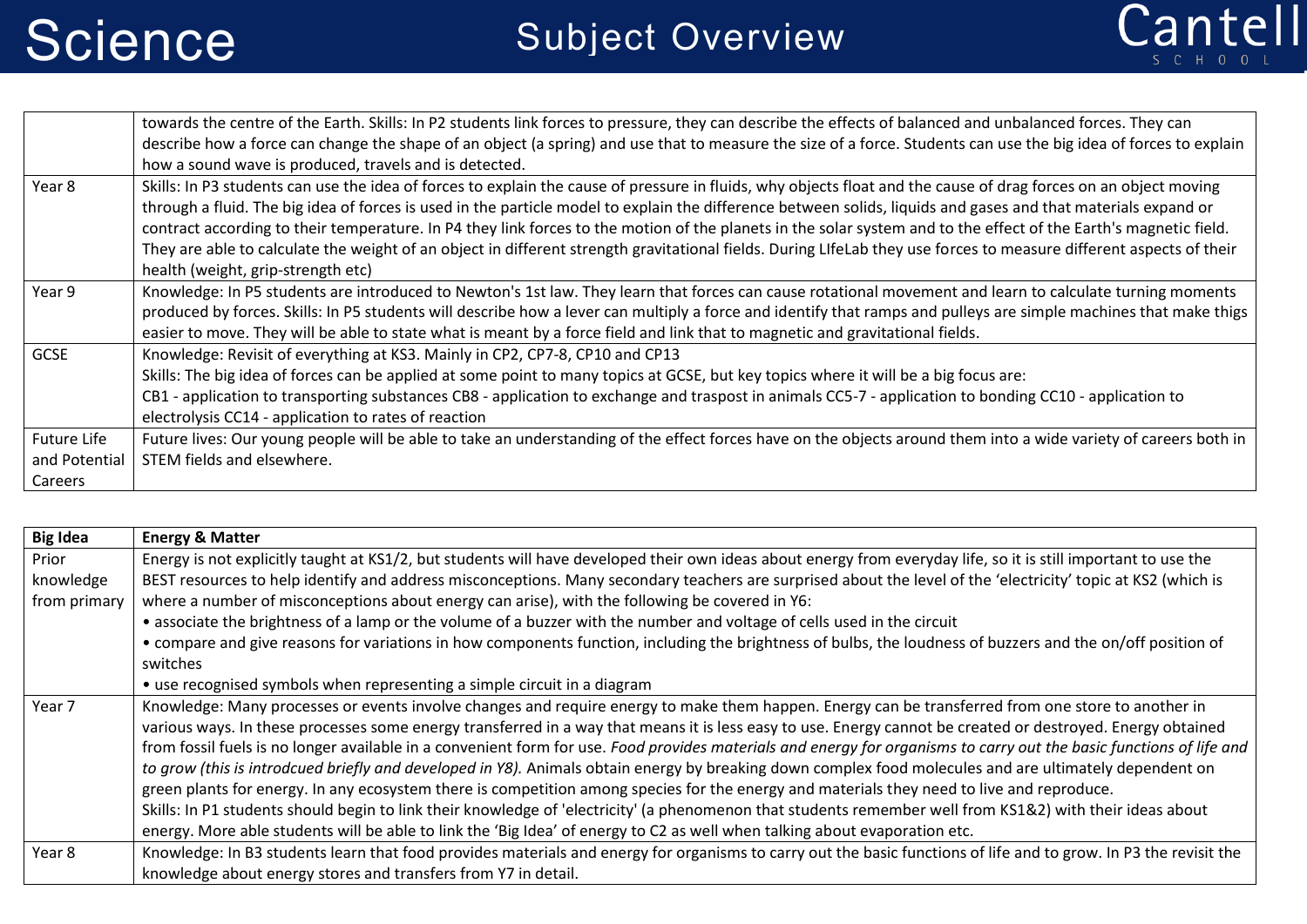

|                                         | Skills: Students link their knowledge of energy to respiration in B3 and to combustion and other chemical reactions in C3 as well as global warming. In P3<br>student apply their knowledge from Y7 to state changes, energy transfers by heating and radiation as well as efficiency calculations and how we get charged<br>for the energy used in our homes. In B4 students apply their ideas about energy to unicellular organisms. Throughout C4 (Metals and their uses & Rocks) there                                                                                                                                                                                                                                                                                                                                                                                                                                                                                                                              |
|-----------------------------------------|-------------------------------------------------------------------------------------------------------------------------------------------------------------------------------------------------------------------------------------------------------------------------------------------------------------------------------------------------------------------------------------------------------------------------------------------------------------------------------------------------------------------------------------------------------------------------------------------------------------------------------------------------------------------------------------------------------------------------------------------------------------------------------------------------------------------------------------------------------------------------------------------------------------------------------------------------------------------------------------------------------------------------|
|                                         | are a range of opportunities for students to apply their ideas about energy to different chemical processes. In P4 student apply their knowledge of energy<br>transfers by radiation to the topic of 'light'.                                                                                                                                                                                                                                                                                                                                                                                                                                                                                                                                                                                                                                                                                                                                                                                                           |
| Year 9                                  | Knowledge: In B5 students learn that some plants and bacteria are able to use energy from the Sun to generate complex food molecules and animals obtain<br>energy by breaking down complex food molecules and are ultimately dependent on green plants for energy.                                                                                                                                                                                                                                                                                                                                                                                                                                                                                                                                                                                                                                                                                                                                                      |
|                                         | Skills: Throughout C5 (Making Materials & Reactivity) there are a range of opportunities for students to apply their ideas about energy to different chemical<br>processes. Throught P5 (Forces and Motion & Force Fields and Electromagnets) there are a range of opportunities for students to apply their ideas about<br>energy stores and transfers and lots of opportunities to identify misconceptions as students suggests explanations for more complex phenomenon.                                                                                                                                                                                                                                                                                                                                                                                                                                                                                                                                             |
| <b>GCSE</b>                             | Knowledge: Revisit of everything at KS3 mainly in CP3 & CP7<br>Skills: The big idea of energy can be applied at some point to almost every topic at GCSE, but key topics where it will be a big focus are:<br>CB1 application to enzymes and different methods of transporting substances CB6 application to photosynthesis CB8 application to respiration<br>CB9 application to ecosystems CC5-7 application to the properties of substances that result from different types of bonding CC14 appliaction to rates of<br>reaction CC15 application to endo&exothermic reactions CC16 application to combustion CC17 application to climate change CP4&5 appliaction to waves<br>transferring energy CP9 application of energy being transferred electrically CP11 application to transmitting electricity via the National Grid. CP12 application<br>to specific heat capacity and specific latent heat with calculations CP13 application of energy being transferred to and from the elastic store with calculations |
| Future Life<br>and Potential<br>Careers | Future lives: Our young people will be able to go on to make informed choices about responsible energy usage and understand how they are charged for<br>energy to support management of their finances.                                                                                                                                                                                                                                                                                                                                                                                                                                                                                                                                                                                                                                                                                                                                                                                                                 |

| <b>Big Idea</b> | <b>Survival &amp; diversity</b>                                                                                                                                                                                                                                                                                                                                                                                                                                                                                                                                                                                                                                                                                                                                                                                                                                              |
|-----------------|------------------------------------------------------------------------------------------------------------------------------------------------------------------------------------------------------------------------------------------------------------------------------------------------------------------------------------------------------------------------------------------------------------------------------------------------------------------------------------------------------------------------------------------------------------------------------------------------------------------------------------------------------------------------------------------------------------------------------------------------------------------------------------------------------------------------------------------------------------------------------|
| Prior           | Students learn about habitats and microhabitats right from Y2, but in Y6 they focus more on classification, so it may have been a while since students                                                                                                                                                                                                                                                                                                                                                                                                                                                                                                                                                                                                                                                                                                                       |
| knowledge       | remember learning about habitats.                                                                                                                                                                                                                                                                                                                                                                                                                                                                                                                                                                                                                                                                                                                                                                                                                                            |
| from primary    |                                                                                                                                                                                                                                                                                                                                                                                                                                                                                                                                                                                                                                                                                                                                                                                                                                                                              |
| Year 7          | Knowledge: This 'Big Idea' is introduced in Y8. In preparation, there is a lot of scientific terminology to learn in the B2 topic so that students can effectively<br>communicate their ideas, and by considering how organisms interact with their environment, students will be putting down the building blocks to understand<br>the 'Big Idea' of survival and diversity as they move into Y8. Terminology used in B2: evolution, sexual reproduction, fertilsation, life cycles, endangered<br>species, variation, continous, discontinous, hybrid, adaptation, inherited, environmental, habitat, population, community, distribution, ecosystem, food chains<br>and webs, biodiversity                                                                                                                                                                                |
| Year 8          | Knowledge: In B3 students learn that over countless generations changes resulted from natural diversity within a species which makes possible the selection of<br>those individuals best suited to survive under certain conditions. Organisms not able to respond sufficiently to changes in their environment become extinct.<br>Skills: In B3, in the Lifelab lessons, students are given the opportunity to apply their knowledge on diet and lifestyle to how health is affected and ultimately<br>survival. They can also apply their knowledge of the adaptations of exchange surfaces in different animals. In C3, students can apply their knowledge of how<br>climate change impacts evolution.<br>In B4, students can use their knowledge of biodiversity to classify different habitats and explain why preserving biodiversity has a huge impact on human life. |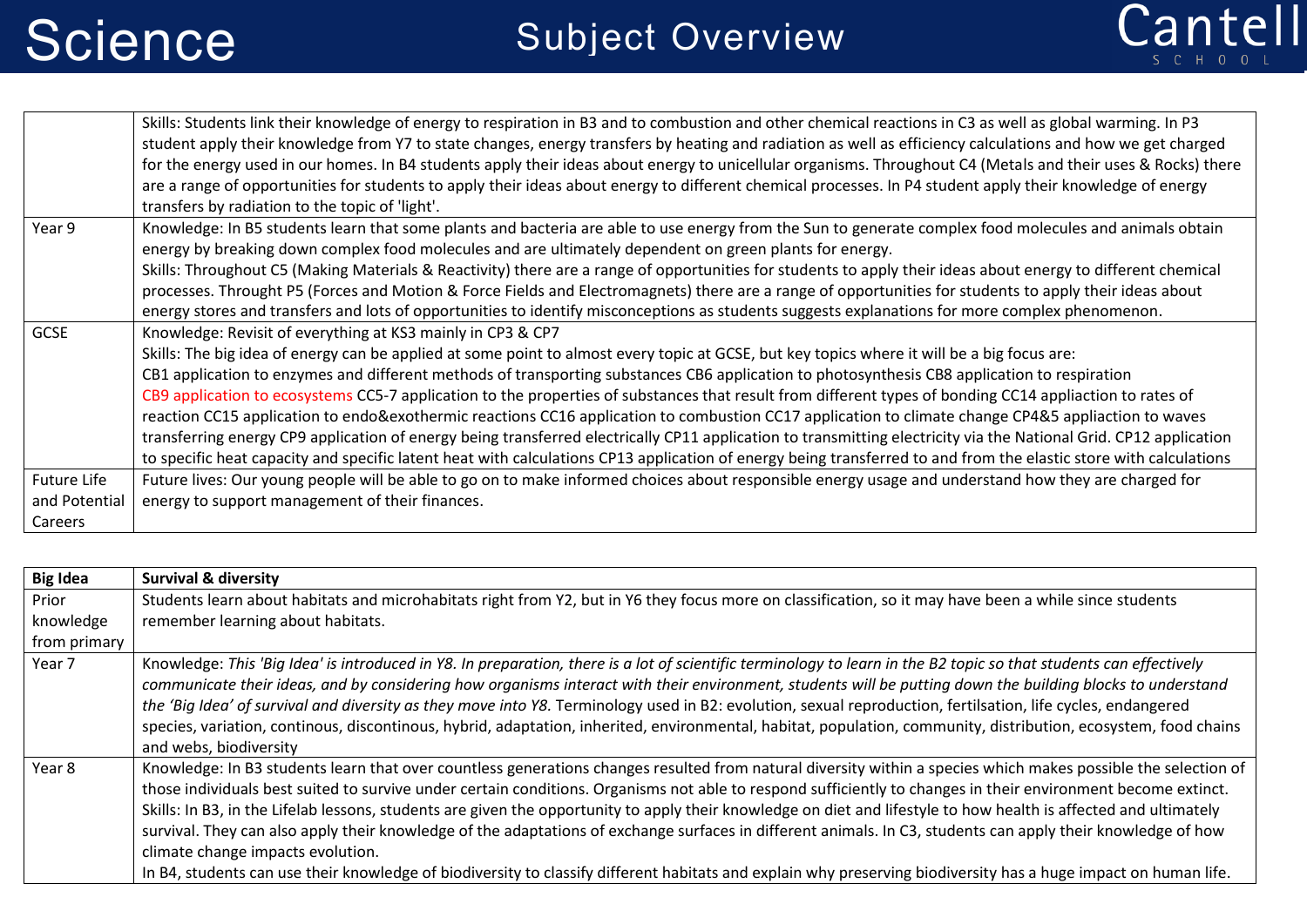

| Year 9        | Knowledge: In B5, students learn that genetic information in a cell is held in the chemical DNA in the form of a four letter code. Genes determine the<br>development and structure of organisms. In asexual reproduction all the genes in the offspring come from one parent. In sexual reproduction half of the genes<br>come from each parent. All life today is directly descended from a universal common ancestor that was a simple one-celled organism.<br>Skills: In B5, students can link their knowledge of adaptations in animals and apply it to plants. This includes how different parts of a plant are adapted to their<br>function and how farmers use their knowledge to maximise crop growth (linked to survival). |
|---------------|--------------------------------------------------------------------------------------------------------------------------------------------------------------------------------------------------------------------------------------------------------------------------------------------------------------------------------------------------------------------------------------------------------------------------------------------------------------------------------------------------------------------------------------------------------------------------------------------------------------------------------------------------------------------------------------------------------------------------------------|
|               | Students apply their knowledge of DNA to the extraction of it (practical skill: filtering Yr7 C2) and they revisit ideas on survival and extinction and apply it to<br>recreating animals.                                                                                                                                                                                                                                                                                                                                                                                                                                                                                                                                           |
| <b>GCSE</b>   | Knowledge: Revisit of everything at KS3 mainly in CB3, CB4 & CB9                                                                                                                                                                                                                                                                                                                                                                                                                                                                                                                                                                                                                                                                     |
|               | Skills: CB3 application to DNA structure and extraction                                                                                                                                                                                                                                                                                                                                                                                                                                                                                                                                                                                                                                                                              |
|               | CB4 application to Darwin's theory of evolution by natural selection and selctive breeding (linked to survival)                                                                                                                                                                                                                                                                                                                                                                                                                                                                                                                                                                                                                      |
|               | CB9 application to ecosystems                                                                                                                                                                                                                                                                                                                                                                                                                                                                                                                                                                                                                                                                                                        |
| Future Life   | Triple only:                                                                                                                                                                                                                                                                                                                                                                                                                                                                                                                                                                                                                                                                                                                         |
| and Potential | SB3: advantages and disadvantages of sexual and asexual reproduction                                                                                                                                                                                                                                                                                                                                                                                                                                                                                                                                                                                                                                                                 |
| Careers       | SB4: pentadactyl limb                                                                                                                                                                                                                                                                                                                                                                                                                                                                                                                                                                                                                                                                                                                |
|               | SB9: food security                                                                                                                                                                                                                                                                                                                                                                                                                                                                                                                                                                                                                                                                                                                   |
|               | Understanding the 'big idea' of survival and diversity allows students to develop their knowledge and understanding of reproduction which will allow our                                                                                                                                                                                                                                                                                                                                                                                                                                                                                                                                                                             |
|               | young people to make informed decisions about family planning and lifestyle choices.                                                                                                                                                                                                                                                                                                                                                                                                                                                                                                                                                                                                                                                 |
|               | Our young people will be able to go on to make informed choices about the environment and climate change and be able to recognise how the way that they                                                                                                                                                                                                                                                                                                                                                                                                                                                                                                                                                                              |
|               | live their lives impacts others.                                                                                                                                                                                                                                                                                                                                                                                                                                                                                                                                                                                                                                                                                                     |

| <b>Big Idea</b> | <b>Our Planet</b>                                                                      |
|-----------------|----------------------------------------------------------------------------------------|
| Prior           | In year 1, pupils should be taught to:                                                 |
| knowledge       | - observe changes across the four seasons;                                             |
| from primary    | - observe and describe weather associated with the seasons and how day length          |
|                 | varies.                                                                                |
|                 | In year 3, pupils are taught to:                                                       |
|                 | - compare and group together different kinds of rocks on the basis of their appearance |
|                 | and simple physical properties;                                                        |
|                 | - describe in simple terms how fossils are formed when things that have lived are      |
|                 | trapped within rock;                                                                   |
|                 | - recognise that soils are made from rocks and organic matter.                         |
|                 | In year 5, pupils are taught to:                                                       |
|                 | - describe the movement of the Earth, and other planets, relative to the Sun in the    |
|                 | solar system;                                                                          |
|                 | - describe the movement of the Moon relative to the Earth;                             |
|                 | - describe the Sun, Earth and Moon as approximately spherical bodies;                  |